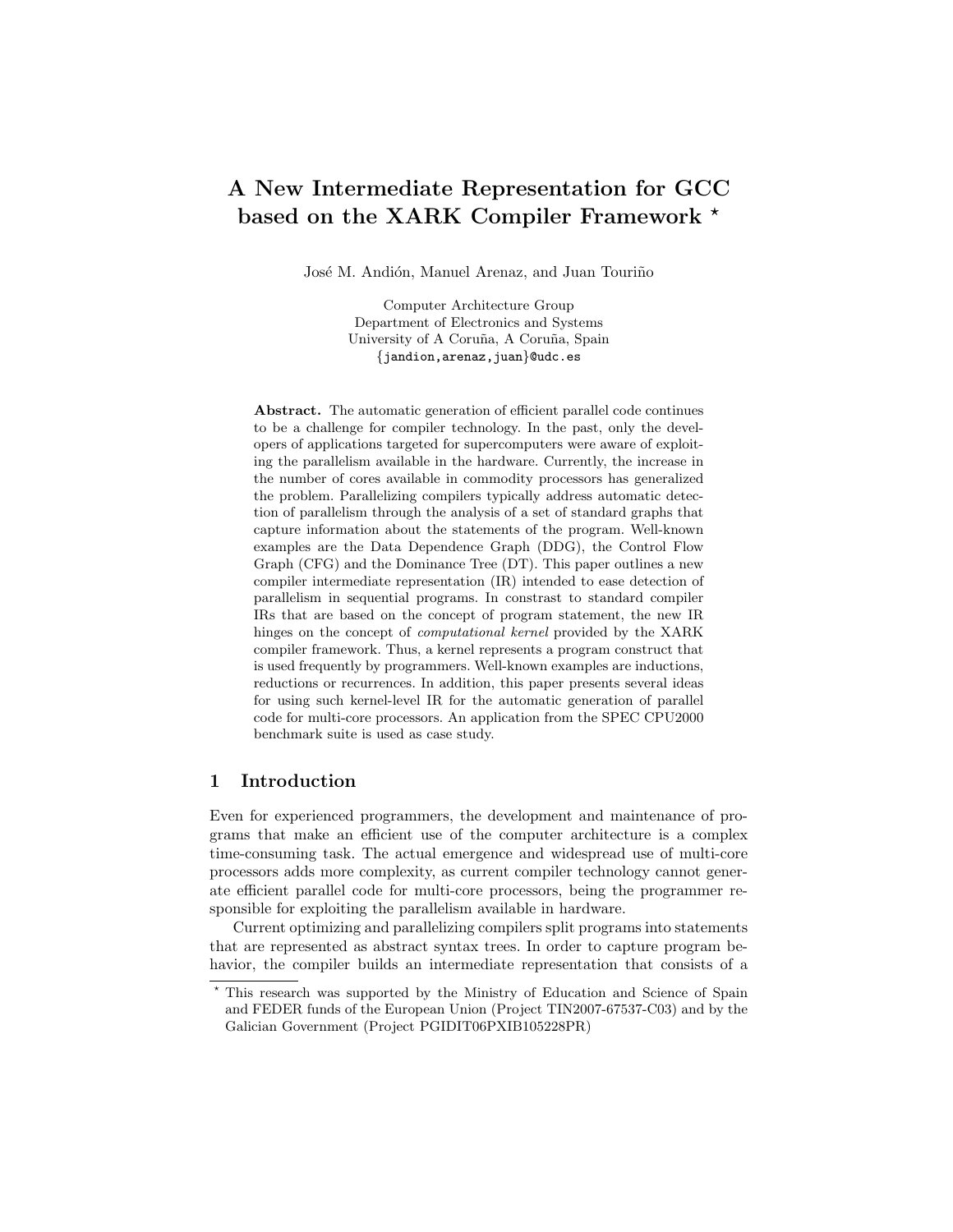set of standard graphs that connect program statements  $[1, 2, 10]$ . For instance, the GCC compiler establishes relationships between GIMPLE-SSA statements by building a control flow graph (CFG), a data dependence graph (DDG) or a dominance tree (DT). Although this approach was shown to be effective in practice for compilation of real codes for mono-core processors, the level of abstraction of statement-based IRs makes it difficult for the compiler to detect the parallelism available in real applications.

The recognition of program constructs that are frequently used by software developers (computational kernels, from now on) is a powerful mechanism to detect parallelism automatically [4, 6–9]. XARK [5] is an extensible compiler framework that provides a complete, robust and general solution to the problem of automatic recognition of computational kernels (inductions, reductions or array recurrences), even in the presence of complex control flows.

This paper presents preliminary work on the proposal of a new kernel-based IR and sketches an algorithm to guide automatic parallelization for multi-core processors. As an illustrative case study, the full-scale application EQUAKE of the SPEC CPU2000 benchmark suite is analyzed.

The rest of the paper is organized as follows. Section 2 describes the EQUAKE application. Section 3 presents the XARK compiler framework and the collection of kernels recognized in EQUAKE. Section 4 sketches a new kernel-based IR and describes the way it captures the behavior of EQUAKE as a whole. Section 5 outlines a preliminary algorithm for the automatic parallelization of EQUAKE targeting multi-core processors. Finally, Section 6 concludes the paper and presents future work.

# 2 The Application EQUAKE of SPEC CPU2000

One of the applications of the SPEC CPU2000 benchmark suite is EQUAKE. This program performs a simulation of seismic waves in large, highly heterogeneous valleys. EQUAKE is capable of recovering the time history of the ground motion due to a specific seismic event everywhere within a valley. Computations are carried out on an unstructured mesh which locally resolves wavelengths using a finite element method. The source code of EQUAKE consists of 1512 lines grouped into 16 procedures. This relatively-small size allows us to analyze its behavior manually in a reasonable amount of time. Our analysis of EQUAKE revealed that the code contains a significant variety of the kernels that are used frequently in practice.

For the sake of clarity, Figures 1 and 2 show only an excerpt of the main() and smvp() procedures, respectively. Note that smvp() is the most costly routine of the program. Approximately, it consumes more than 70% of the total execution time and, therefore, it is a likely target for an optimizing compiler. The loop for<sub>i</sub> of main() procedure (see Figure 1, lines  $11-26$ ) traverses the set of finite elements in order to assemble the global simulation variables M and C using the contribution of each finite element to the solution. In each  $for_i$  iteration,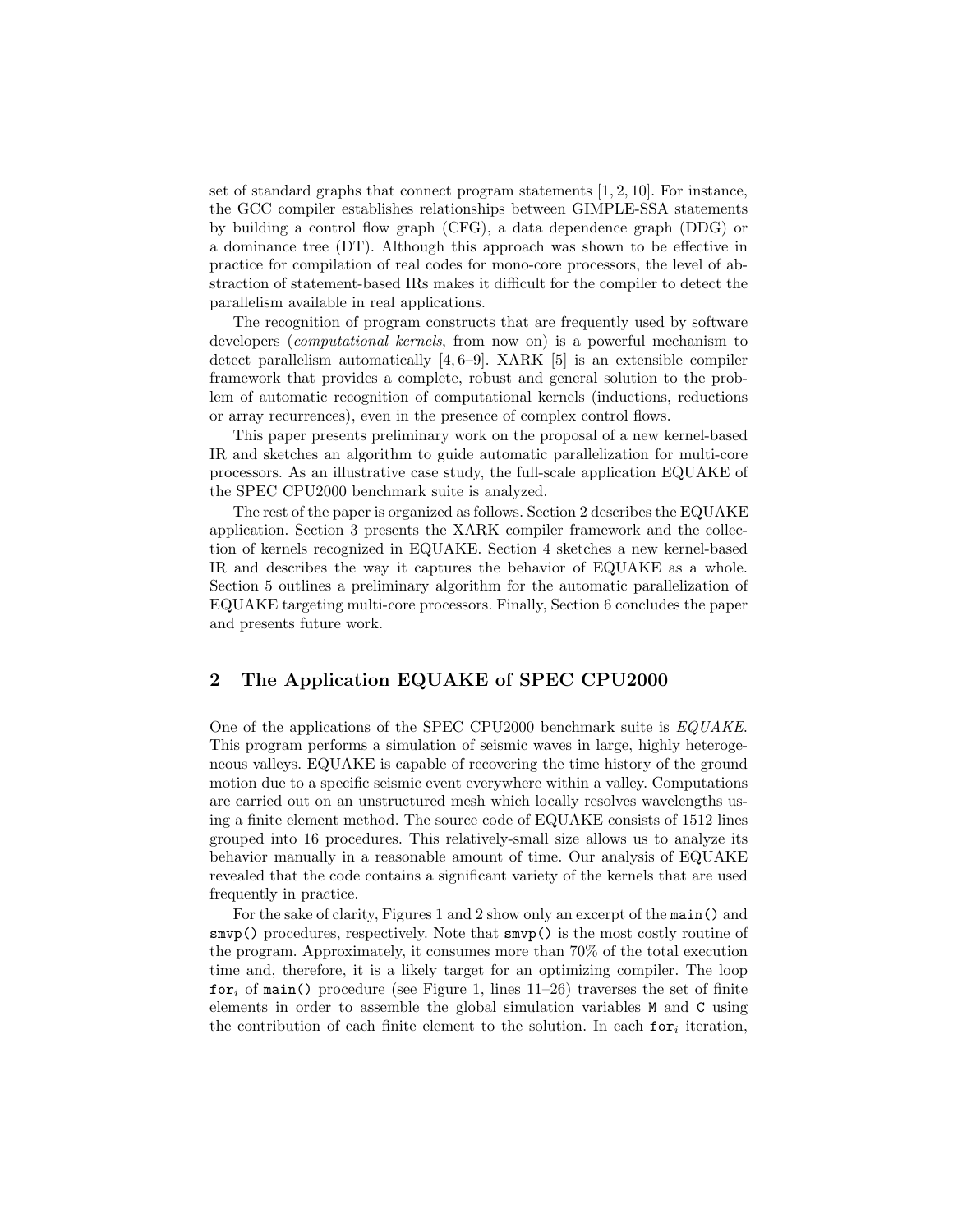the individual contribution is computed and stored in the element matrices, for instance, matrix Ce.

The output of EQUAKE is a report of the displacements at both the hypocenter and epicenter of the earthquake for a predetermined number of simulation timesteps. For this purpose, the loop nest  $\mathbf{for}_{iter}$  (Figure 1, lines 29–59) performs a time integration. In each timestep, the displacement (3D array disp) is computed using the values corresponding to the two previous timesteps and involving several procedure calls at run-time (e.g., smvp()). The arrays computed during the simulation phase (e.g., M and C) are used as input data. Once the displacement disp has been computed, each for  $_{iter}$  iteration finishes by calculating the velocity (2D array vel). The three variables disptminus, dispt and disptplus are updated in a round-robin fashion (i.e., a circular swap) in each iteration of  $for_{iter}$  (see lines 54–58). These three variables are used to access to the 3D array disp, which stores the results of EQUAKE in the current and the previous two timesteps.

## 3 The XARK Compiler Framework

The XARK compiler framework [5] builds a hierarchical representation of a program through the recognition of a comprehensive collection of kernels. It decomposes the program into a set of mutually dependent kernels that capture the behavior of a code fragment and provide the compiler with information about the computations performed at runtime on scalar and non-scalar variables (e.g., arrays, pointers). A detailed description of the collection of kernels can be consulted in [5]. Next, we present the kernels that appear in EQUAKE:

- Regular assignment: Assignment of a new value to a set of elements of an array variable following a regular access pattern, typically given by an affine expression of a loop index. The computation of array vel in the time integration phase (Figure 1, lines 49–52), assigns a new value to each element vel[i][j], being i and j affine expressions of the indices of the enclosing loops for<sub>i</sub> and for<sub>j</sub>. Another example is the computation of array Ce in each for<sub>i</sub> iteration during the simulation phase (Figure 1, lines 12–14).
- Regular reduction: The elements of an array variable are assigned a new value that depends on the value already stored in the array element. The elements updated in a regular reduction are determined by a regular access pattern. The computation of array Ce in lines 16–17 of Figure 1 is a regular reduction with a sum (+) reduction operation and a linear access pattern. Another example is the computation of array  $\text{disp}[\text{disptplus}][*]$  in the loop nest for<sub>i</sub> of lines 39–44 of Figure 1. In this case, the new value disp[disptplus][i][j] depends on itself and on two different array elements disp[dispt][i][j] and disp[disptminus][i][j]. Note that in the scope of for<sub>i</sub>, the variables disp[disptplus][\*][\*], disp[dispt][\*][\*][\*] and disp[disptminus][\*][\*] represent three 2D arrays that do not overlap in memory.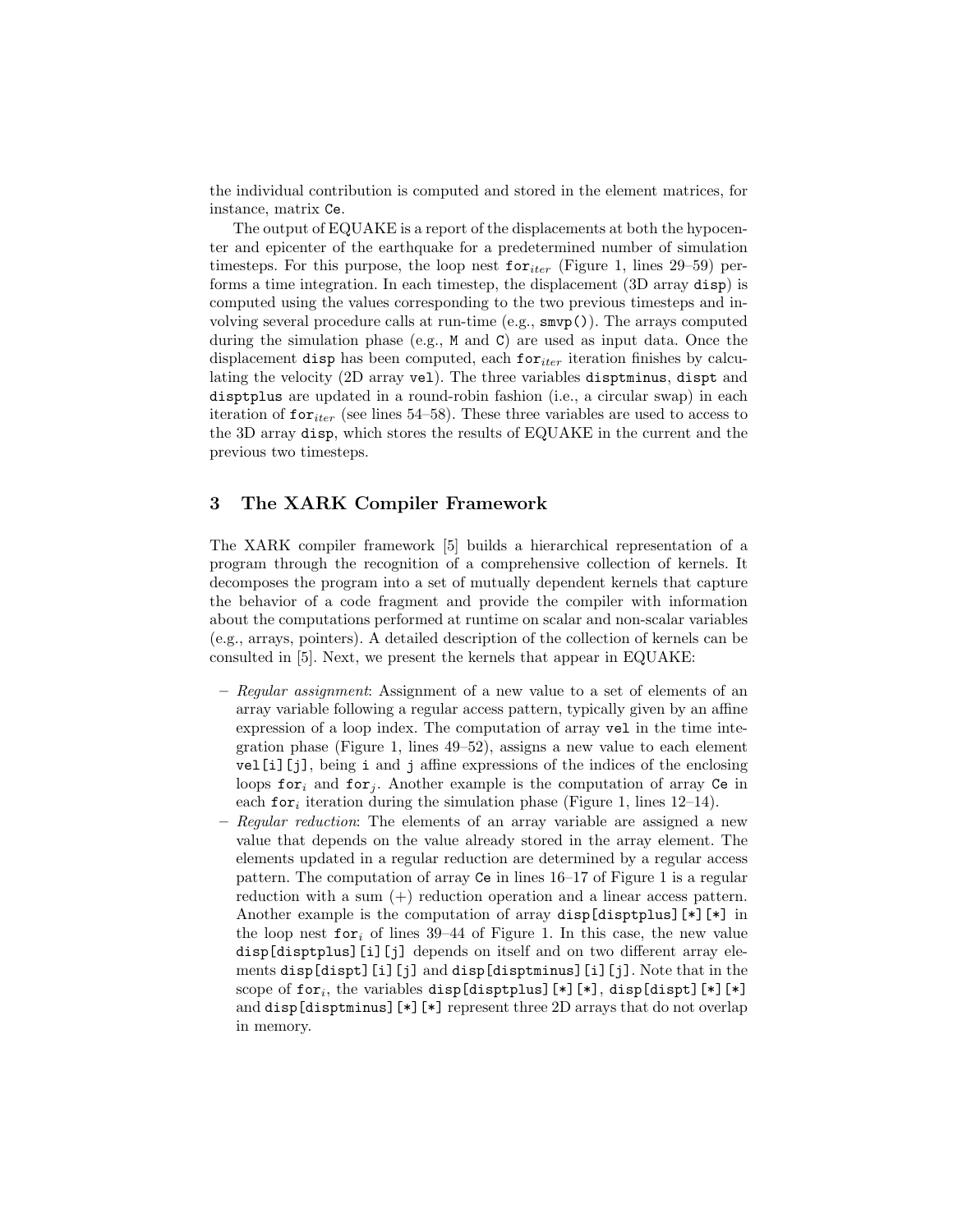```
1 double **M, **C, **M23, **C23, **V23, **vel, ***disp, ***K;<br>2 int i. i. k. ii. ii. kk. iter. timesteps. disptplus. dispt.
  2 | int i, j, k, ii, jj, kk, iter, timesteps, disptplus, dispt, disptminus;<br>3 | double time, Ke[12][12], Me[12], Ce[12], alpha;
 \frac{4}{5}5 \left| \begin{array}{ccc} * & Initalization phase & * \end{array} \right|<br>6 disptplus = 0;
  6 disptplus = 0;<br>7 dispt = 1;
 8 disptminus = 2;
\frac{9}{10}10 \left| \begin{array}{cc} * & Sumulation \ 11 & \text{for} \end{array} \right. for (i = 0; i < ARCHel11 | for (i = 0; i < ARCHelems; i++) {<br>
12 | for (j = 0; j < 12; j++) {
13 Me [j] = 0.0;<br>
14 Ce [j] = 0.0;15 }
16 for (j = 0; j < 12; j++)<br>17 ce j = 0; j < 12; j++)17 \begin{cases} 17 \\ \text{for} \quad (j = 0; j < 4; j++) \end{cases} + alpha * Me [j];
19<br>
M [ARCHvertex [i] [j] ] [0] + = Me [j * 3];<br>
20<br>
M [ARCHvertex [i] [j] ] [1] + = Me [j * 3 + 1];<br>
21<br>
22<br>
C [ARCHvertex [i] [j] ] [0] + = Me [j * 3 + 1];<br>
23<br>
C [ARCHvertex [i] [j] ] [1] + = Ce [j * 3 + 1];<br>
24<br>
24<br>
24
\begin{array}{c|c} 25 & & \rightarrow \\ 26 & & \rightarrow \end{array}26 }
\frac{27}{28}28 |/* Time integration phase */<br>29 | for (iter = 1; iter <= timesteps; iter++) {
30 for (i = 0; i < ARCHnodes; i++)<br>31 for (j = 0; j < 3; j++)<br>32 disp[disptplus][i][j] = 0.0;
33 | smvp (ARCHnodes, K, ARCHmatrixcol, ARCHmatrixindex, disp [dispt],<br>34 | disp [disptplus]);
35 time = iter * Exc.dt;<br>36 for (i = 0; i < ARCHnodes; i++)
37 for (j = 0; j < 3; j++)<br>38 disp[disptplus][i][j] *= - Exc.dt * Exc.dt;
39 for (i = 0; i < ARCHnodes; i++)40 for (j = 0; j < 3; j++)<br>41 disp disp plus | [i] [j]
41 d i s p [ d i s p t p l u s ] [ i ] [ j ] += 2 . 0 ∗ M [ i ] [ j ] ∗ d i s p [ d i s p t ] [ i ] [ j ] −
42 ( M [ i ] [ j ] − E x c . dt / 2 . 0 ∗ C [ i ] [ j ] ) ∗ d i s p [ d i s p t m i n u s ] [ i ] [ j ] −
43 E x c . dt ∗ E x c . dt ∗ ( M 2 3 [ i ] [ j ] ∗ p h i 2 ( t i m e ) / 2 . 0 +
44 C 2 3 [ i ] [ j ] ∗ p h i 1 ( t i m e ) / 2 . 0 + V 2 3 [ i ] [ j ] ∗ p h i 0 ( t i m e ) / 2 . 0 ) ;
45 for (i = 0; i < ARCHnodes; i++)<br>46 for (j = 0; j < 3; j++)46 for (j = 0; j < 3; j++)<br>
47 disp[disptplus][i][j] = disp[disptplus][i][j] /<br>
48 / (M[i][j] + Exc.dt / 2.0 * C[i][j]);
49 for (i = 0; i < ARCH nodes; i++)<br>50 for (i = 0; i < 3; i++)50 for (j = 0; j < 3; j++)<br>
51 vel[i][j] = 0.5 / Exc.dt * (disp[disptplus][i][j] -
52 \left[\begin{array}{c} \end{array}\right] disp \left[\begin{array}{c} d \text{isptminus} \\ \end{array}\right] \left[\begin{array}{c} i \\ j \end{array}\right]53
54 /* Circular swap */<br>55 i = disptminus:
\begin{array}{c|c} 55 & \text{if } i = \text{disptminus}; \\ 56 & \text{disptminus} = \text{di} \end{array}56 disptminus = dispt;<br>57 dispt = disptplus;
57 dispt = disptplus;<br>58 disptplus = i;
                disptplus = i;59 }
```
Fig. 1. Excerpt of the source code of the EQUAKE application.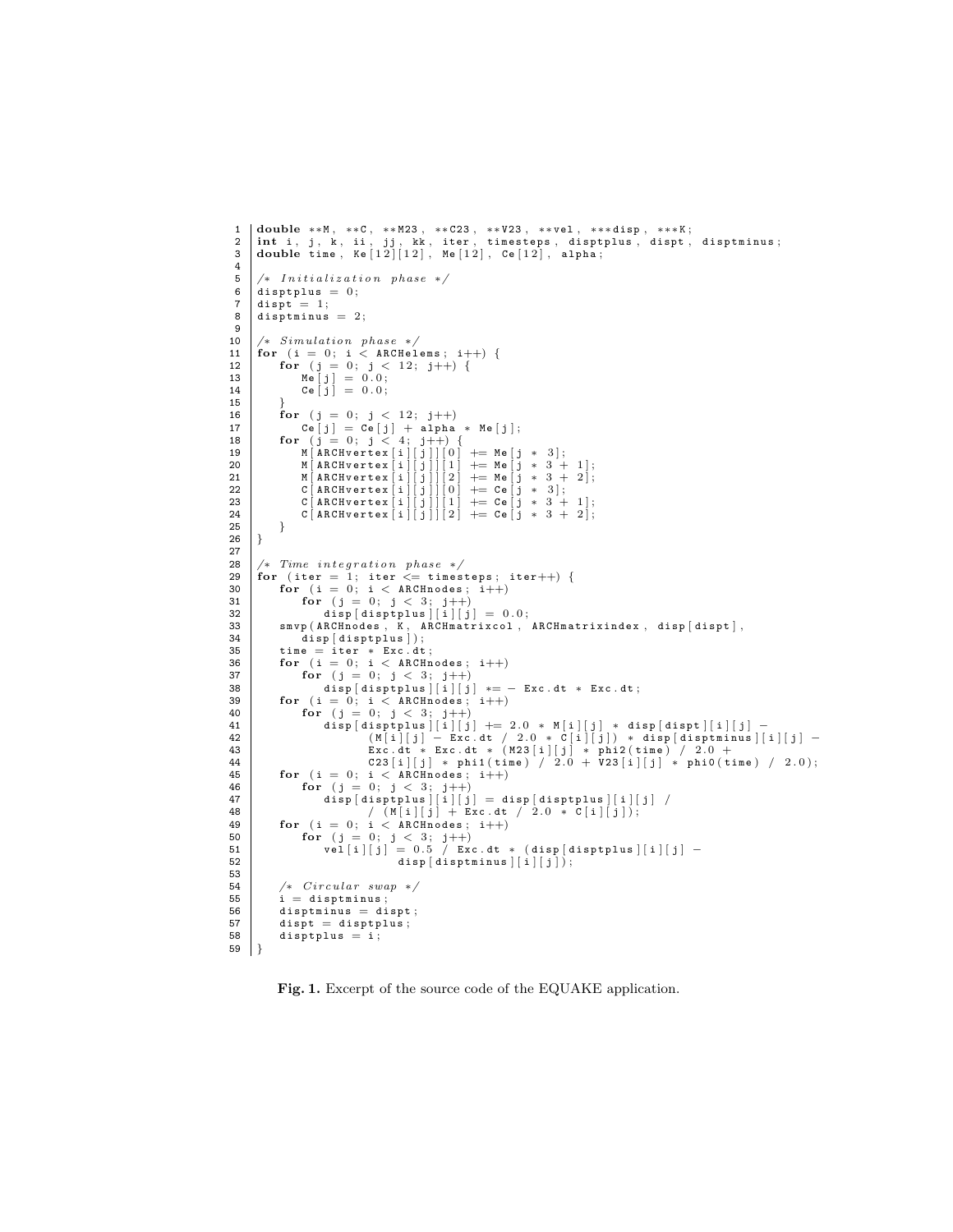```
1 void s m v p (int nodes, double ***A, int *Acol, int *Aindex, double **v, double **v, \frac{1}{2}\begin{array}{c|c} 2 & \text{double} & \ast\ast\mathbf{w} \\ 3 & \text{int } & \ddots \end{array}int i:
 4 int Anext, Alast, col;<br>5 double sum0, sum1, sum
              double sum0, sum1, sum2;
 6
 7 for (i = 0; i < nodes; i++) {<br>8 Apext = Aindex [i]
                      A \nvert x = A \nvert A \nvert x [i];
9 \blacksquare A last = Aindex [i + 1];<br>
10 \blacksquare sum 0 = A [Anext][0][0] * v[i][0] + A [Anext][0][1] * v[i][1] +
11 + A [A \text{next}][0][2] * v[i][2];<br>12 \text{sum } 1 = A [A \text{next}][1][0] * v[i][0] +12 \begin{array}{c|c|c|c|c|c} \text{sum1} & = & A [\texttt{Anext}][1][0]*v[i][0] & + & A [\texttt{Anext}][1][1]*v[i][1] & + & A [\texttt{Anext}][1][2]*v[i][2]; \\ \text{sum2} & = & A [\texttt{Anext}][2][0]*v[i][0] & + & A [\texttt{Anext}][2][1]*v[i][1] & + \end{array}15 + A [\text{A next}] [2] [2] * v [1] [2];<br>16 A \text{next} + +:
16 \lambdanext++;<br>17 while (A)while ( A n e x t \lt A l a s t )18 col = Acol[Anext]<br>
19 sum0 + \frac{A[Anext]}{s}\begin{bmatrix} 1 & 1 & 1 \\ 0 & 1 & 1 \end{bmatrix} \begin{bmatrix} 1 & 1 & 1 \\ 0 & 1 & 1 \end{bmatrix} \begin{bmatrix} 0 & 1 & 1 \\ 0 & 1 & 1 \end{bmatrix} \begin{bmatrix} 0 & 1 & 1 \\ 0 & 1 & 1 \end{bmatrix} \begin{bmatrix} 1 & 1 & 1 \\ 1 & 1 & 1 \end{bmatrix} \begin{bmatrix} 1 & 1 & 1 \\ 1 & 1 & 1 \end{bmatrix}20 + A [Anext ][0][2]* v[col ][2];<br>21 sum1 += A [Anext ][1][0]* v[col ][0] + A [Anext ][1][1]* v[col ][1] +
22 + A [\text{Anext}][1][2]*v[\text{col}][2];<br>
23 \text{sum 2} + A [\text{Anext}][2][0]*v[\text{col}][0] + A [\text{Anext}][2][1]*v[\text{col}][1] +23 \begin{array}{c|c} \text{sum 2} & + \text{A [Anext]}[2][0]*v[\text{col}][0] & + \text{A [Anext]}[2][1]*v[\text{col}][1] & + \text{A [Anext]}[2][2]*v[\text{col}][2]; \end{array}25 w [col][0] + = A [Anext][0][0] * v[i][0] + A [Anext][1][0] * v[i][1] + 26
26 + A [ A n e x t ] [ 2 ] [ 0 ] ∗ v [ i ] [ 2 ] ;
27 w [ c o l ] [ 1 ] += A [ A n e x t ] [ 0 ] [ 1 ] ∗ v [ i ] [ 0 ] + A [ A n e x t ] [ 1 ] [ 1 ] ∗ v [ i ] [ 1 ] +
28 + A [ A n e x t ] [ 2 ] [ 1 ] ∗ v [ i ] [ 2 ] ;
29 w [ c o l ] [ 2 ] += A [ A n e x t ] [ 0 ] [ 2 ] ∗ v [ i ] [ 0 ] + A [ A n e x t ] [ 1 ] [ 2 ] ∗ v [ i ] [ 1 ] +
30 + A[Anext][2][2]*v[i][2];<br>31 Anext++;
                      A n e x t + +;
\begin{array}{c|c} 32 & & \rightarrow \\ 33 & & \sqrt{1} & 0 \end{array}33 w[i][0] \neq sum0;<br>34 w[i][1] \neq sum1;34 w[i][1] \neq sum1;<br>35 w[i][2] \neq sum2;\begin{array}{c} \n\texttt{w} \mid \texttt{i} \mid \texttt{i} \mid \\ \n\texttt{w} \mid \texttt{i} \mid \texttt{i} \mid \texttt{2} \n\end{array}36 }
37 }
```
Fig. 2. Source code of the smvp() procedure of the EQUAKE application.

– Irregular reduction: A reduction where the updated array elements are determined by an indirection array. An example is the computation of M in the simulation phase (Figure 1, lines 18–21), which uses an indirection array ARCHvertex to determine the element of M updated in each iteration of  $for_i$ and for  $_i$ .

The automatic recognition of computational kernels in full-scale real application requires the development of an inter-procedural kernel recognition engine. For this purpose, work in progress [3] focuses on the development of an efficient inter-procedural Gated Single Assignment (GSA) form on top of the GIMPLE-SSA infrastructure provided by GCC. GSA is an extension of the wellknown Static Single Assignment (SSA) form where reaching definition information of scalar and array variables is represented syntactically. The construction of GSA involves two main tasks: first, placement of special operators (called  $\phi$ generically) at the points of the program with multiple predecessors in the control flow graph; and second, renaming of program variables so that the left-hand sides of the assignment statements define distinct unique variables. Different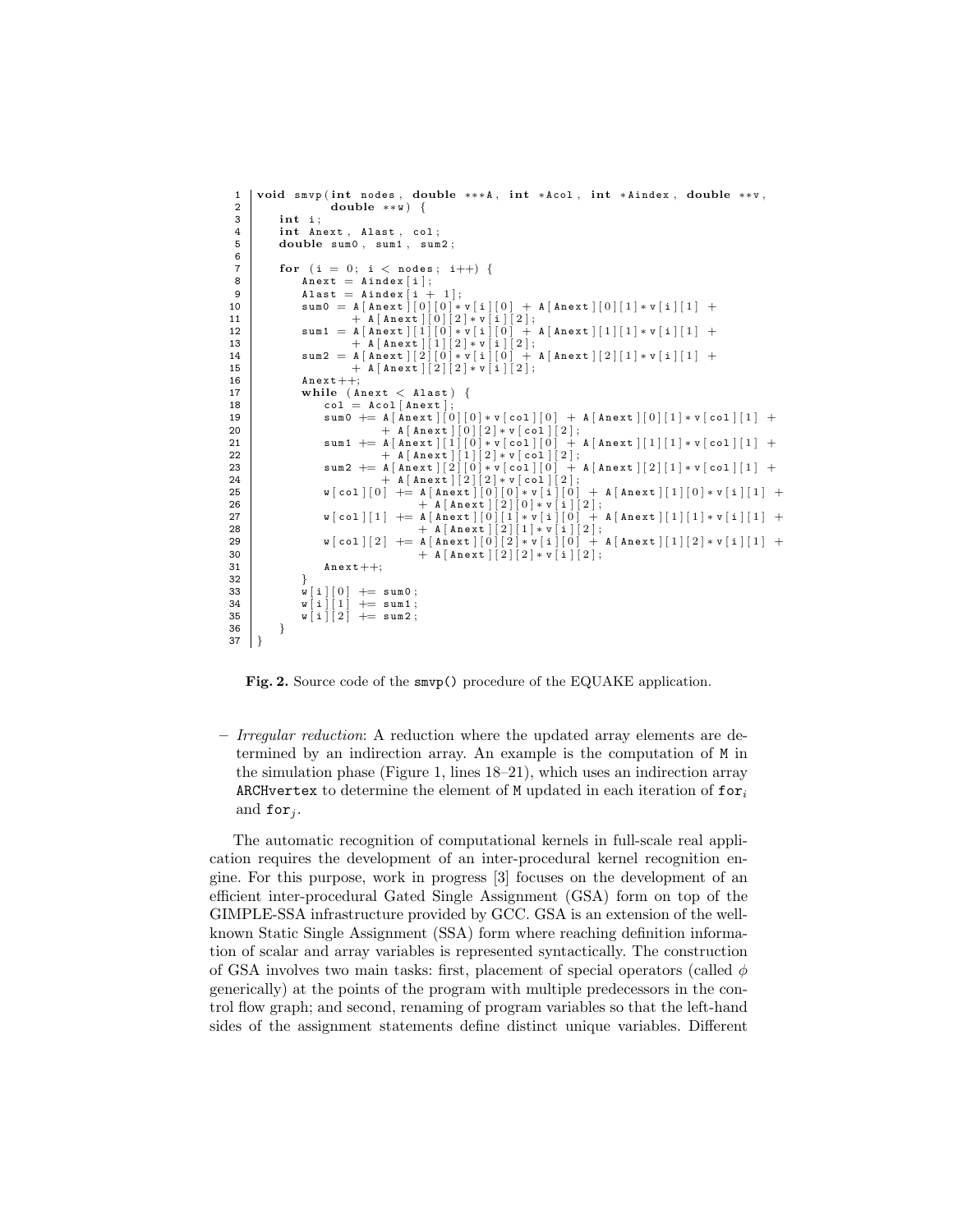kinds of  $\phi$  operators are distinguished according to the point of the program where they are inserted:

- $\mu(x_{out}, x_{in})$ , which appears at loop headers and selects the initial  $x_{out}$  and loop-carried  $x_{in}$  values of a variable.
- $-\gamma(c, x_{true}, x_{false})$ , which is located at the confluence node associated with a branch (e.g., if-endif construct), and captures the condition  $c$  for each definition to reach the confluence node:  $x_{true}$  if c is fulfilled;  $x_{false}$ , if c is not satisfied.
- $-\alpha(a_{prev}, s, e)$ , whose meaning is that the element s of an array variable a is set to the value  $e$  and the other elements take the values of the previous definition of the array, denoted as  $a_{prev}$ .

As shown in Figure 2, smvp() carries out an irregular reduction and stores the result in the reduction array w, being Acol the indirection array and assuming that formal parameters A, v and w point to non-overlapping memory locations. Note that the inter-procedural GSA form enables the recognition of kernels through procedure calls. At the call site of lines 33–34 of Figure 1, the actual parameters of smvp() are known to point to disjoint memory locations. Thus, the recognition engine infers that smvp() computes an irregular reduction on array disp[disptplus] within the main program.

#### 4 A New Kernel-Based Intermediate Representation

In this section we propose a new kernel-based IR intended to expose coarsegrain and fine-grain parallelism to the compiler. Standard IRs typically consist of statement-based DDG, CFG and DT. In a similar manner, our new kernelbased IR consists of a Kernel-based DDG (K-DDG) and a Kernel-based CFG  $(K-CFG)$ .

As mentioned in Section 3, XARK builds a hierarchical representation that decomposes a program into a set of mutually dependent kernels. We call this representation the K-DDG, whose nodes represent kernels and whose edges represent dependences between kernels. For illustrative purposes consider the graph of EQUAKE presented in Figure 3. The nodes are depicted as ovals labeled with the program variable that stores the results of the computation of the kernel, as well as the type of kernel. On the one hand, the nodes Me and M of the simulation phase capture two kernels: regular assignment and irregular reduction, respectively. Note that kernels abstract the computations of a set of statements spread over the program. For instance, kernel M contains three statements of the body of loop for  $i$  (see Figure 1, lines 18–21). On the other hand, the edges capture the kernel-level dependences that connect statements of different kernels (see edge between kernels Me and M in Figure 3). Note that the remaining dependences between statements of a kernel are not exposed to the compiler in the K-DDG as they are represented in the type of kernel recognized by XARK.

The second graph of our new IR is the Kernel-based Control Flow Graph (K-CFG). We propose a two-phase construction algorithm that first groups the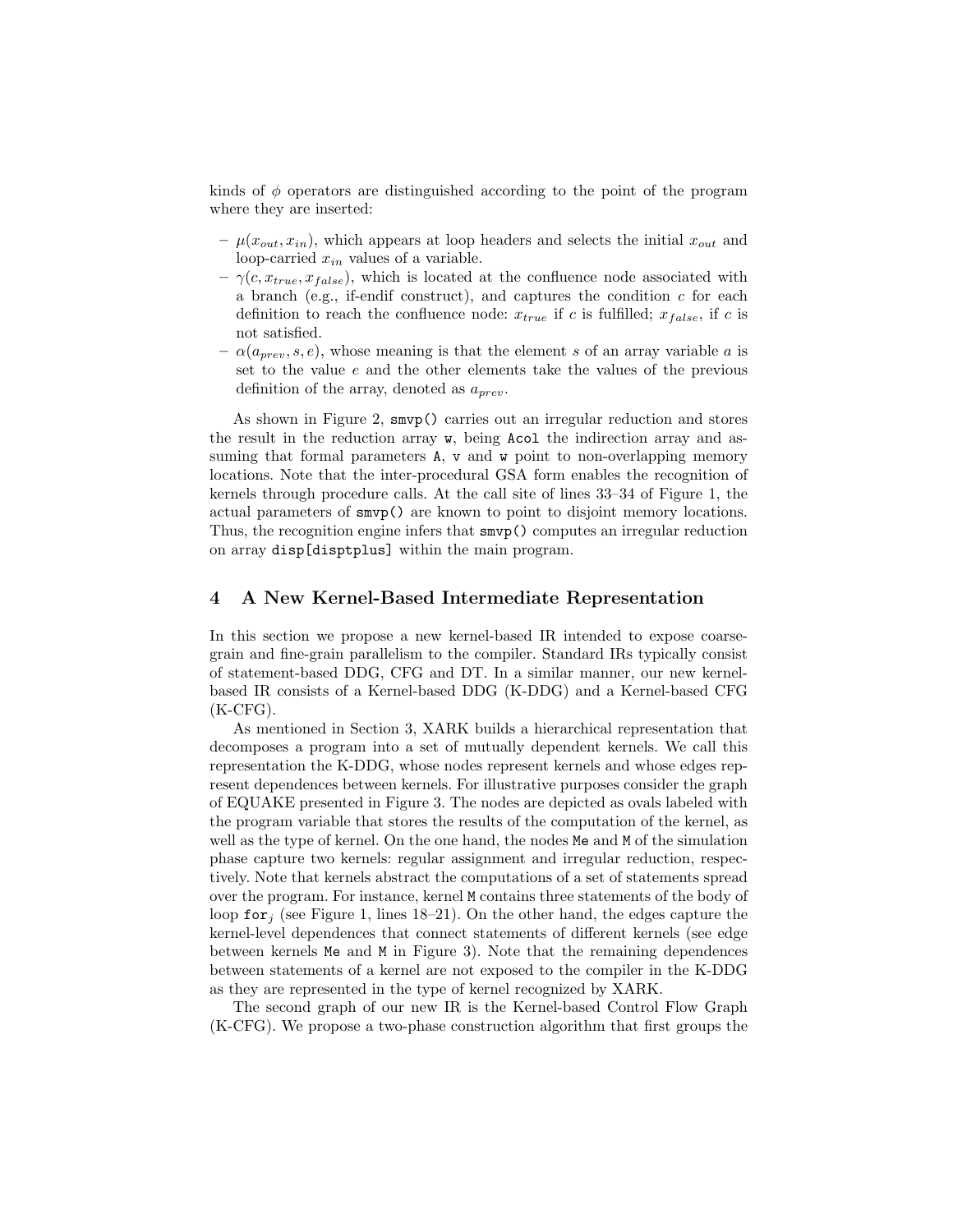

Fig. 3. Kernel-based IR of the source code of the EQUAKE application.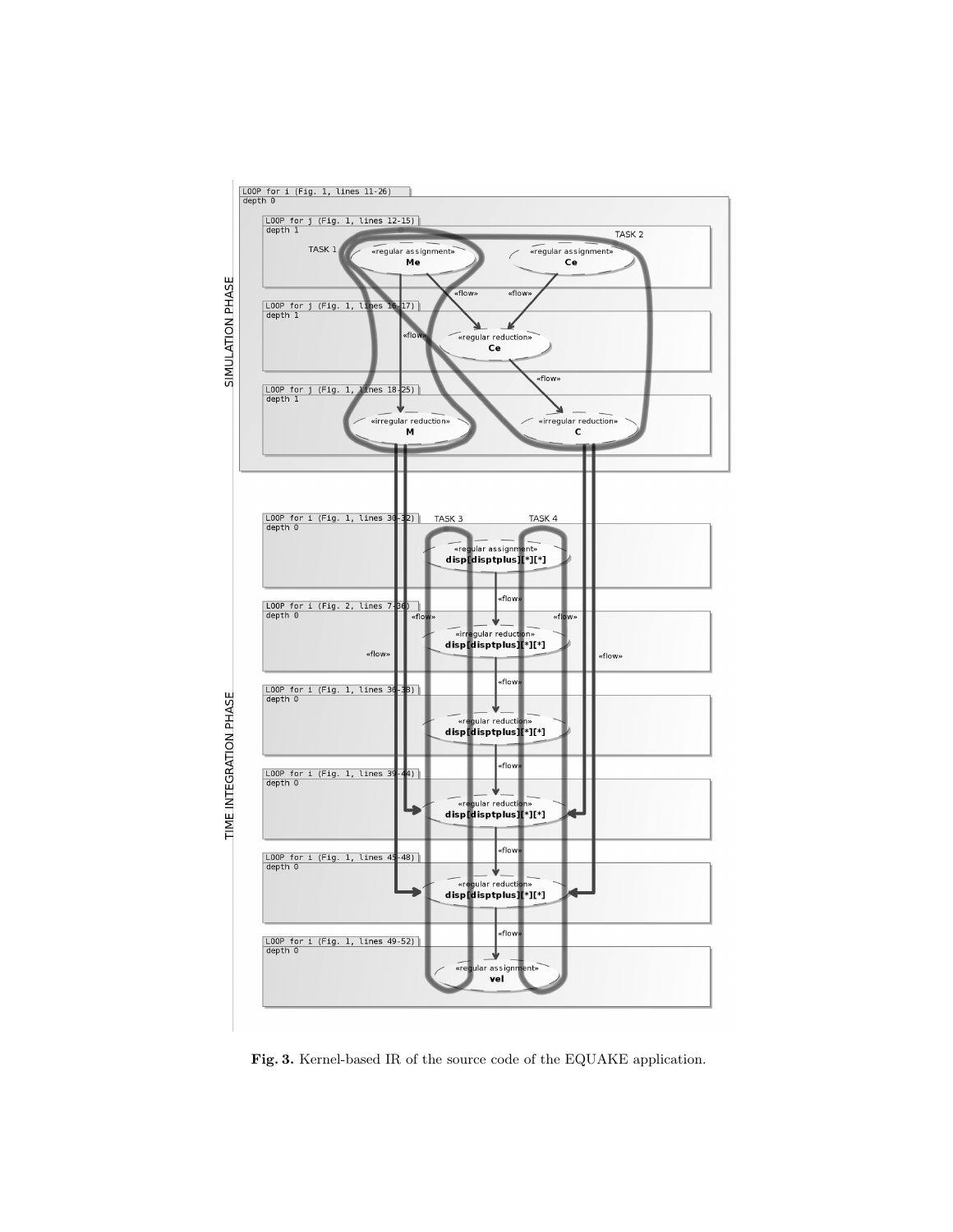kernels (i.e., the nodes of the K-DDG) provided by XARK into execution scopes and later searches for *flow dependences* between the kernels associated with each execution scope. In the first phase, the execution scope of a kernel is computed using the concept of region [1]. A region of a flow graph is a collection of nodes N and edges  $E$  such that: (1) There is a header  $h$  in N that dominates all the nodes in  $N$ ; (2) If some node m can reach a node n in N without going through h, then m is also in N; and (3)  $E$  is the set of all the control flow edges between nodes  $n_1$  and  $n_2$  in N, except (possibly) for some that enter h. Note that loop nests are often the most costly part of a program, thus being the most appropriate candidates for a compiler to extract parallelism. In order to build the K-CFG, the program is split into a hierarchy of loop regions that represent the execution scopes and kernels are attached to execution scopes by executing Algorithm 1. The inputs are the K-DDG provided by XARK and the CFG and the DT provided by the GCC compiler. The algorithm determines the set of basic blocks that contain each statement of a kernel  $K$ , excluding  $\mu$ -statements associated to loop headers. Next, the basic block bb\_dom that dominates the remaining basic blocks in the set is computed. The  $\gamma$ -statements of the GSA form assure that such basic block bb\_dom exists. Finally, the execution scope of the kernel K is the innermost loop region that contains  $bb\_dom$ .

In the second phase, the kernel-level dependences of the K-DDG are classified into flow or not flow dependences using Algorithm 2. For a kernel-level dependence  $K_1 \rightarrow K_2$  to be a flow dependence, a dominate relationship between  $K_1$ and  $K_2$  must exist. Two cases are distinguished. In the first case, the execution scopes  $R_1$  and  $R_2$  of  $K_1$  and  $K_2$  are checked. If  $R_1$  and  $R_2$  have the same parent region and  $R_1$  precedes  $R_2$  in the hierarchy (see Algorithm 2, lines 4–5), then all the statements of  $K_1$  are executed before any statement of  $K_2$ . Thus,  $K_1 \rightarrow K_2$ is a flow dependence that assures that the results of  $K_1$  have been computed before beginning the execution of  $K_2$ .

In the second case, we assume that  $K_1$  and  $K_2$  are attached to the same execution scope  $(R_1 = R_2)$ , or that  $R_1$  and  $R_2$  do not have the same parent region. In order to establish a flow dependence between  $K_1$  and  $K_2$ , we need to assure that all the statements of  $K_1$  dominate all the statements of  $K_2$  (see Algorithm 2, lines 6–10). An example of this situation is shown below:

$$
\begin{array}{c|c} 1 & \text{if } (c == 0) \\ 2 & a = 5; \\ 3 & b = a + 3; \\ 4 & \text{else } \{ \\ 4 & \text{else } \{ \\ 5 & a = 2; \\ 6 & b = a + 1; \end{array}
$$

In this case, in each path of this if-then statement there is a pair-wise dominance relation between the sentence that writes a and the sentence that writes b. Thus, Algorithm 2 concludes that the kernel associated to a dominates the kernel associated to b.

The resulting kernel-based IR for the EQUAKE program is shown in Figure 3. In the K-CFG the nodes are grouped into execution scopes that represent the loops of the code. For the sake of clarity, the execution scopes of the inner loops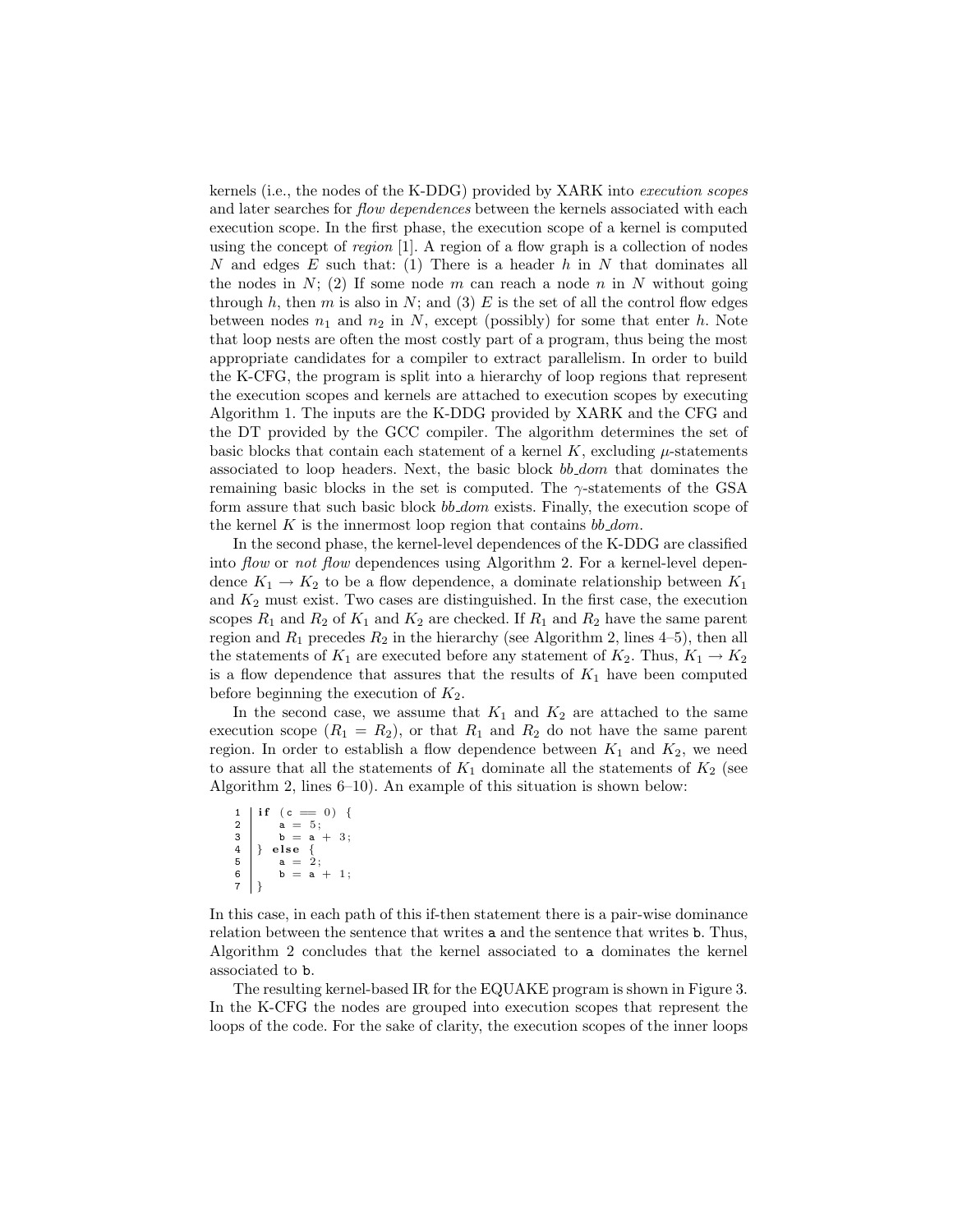Algorithm 1 Computation of the execution scopes. Input: K-DDG, CFG, DT

| <b>111put:</b> 11 DDU, 01 U, DT |                                                                                  |
|---------------------------------|----------------------------------------------------------------------------------|
|                                 | 1: for each kernel $K$ in the K-DDG do                                           |
| 2:                              | $bb\_dom$ = basic block of CFG that contains a stmt of K (excluding $\mu$ -stmt) |
| 3:                              | <b>foreach</b> statement <i>stmt</i> in $K$ do                                   |
| 4:                              | if stmt is not a $\mu$ -statement then                                           |
| 5:                              | $bb\_stmt = basic block of CFG that contains$ stmt                               |
| 6:                              | <b>if</b> bb stmt dominates bb dom then                                          |
| 7:                              | $bb\_dom = bb\_stmt$                                                             |
| -8:                             | end if                                                                           |
| 9:                              | end if                                                                           |
| 10:                             | end for                                                                          |
| 11:                             | K execution scope = innermost enclosing loop region of $bb\_dom$ ;               |
|                                 | $12:$ end for                                                                    |

Algorithm 2 Detection of kernel-level flow dependences.

Input: K-DDG, K-CFG, CFG, DT 1: **foreach** kernel-level dependence  $K_1 \rightarrow K_2$  of the K-DDG do 2:  $R_1 = \text{execution\_scope}(K_1)$ 3:  $R_2$  = execution\_scope( $K_2$ ) 4: if  $(R_1$  parent reg =  $R_2$  parent reg) &  $(R_1$  precedes  $R_2$  in the hierarchy) then 5: mark  $K_1 \rightarrow K_2$  as flow dependence 6: else if  $\forall s_1 \in K_1 \; \exists s_2 \in K_2$  such that statements  $s_1$  and  $s_2$ 7: belong to the same basic block in the CFG 8: and  $s_1$  precedes  $s_2$  in the DT then 9: mark  $K_1 \rightarrow K_2$  as flow dependence 10: end if 11: end for

of the time integration phase are not depicted in Fig. 3 (e.g., execution scope of inner loop for  $i$  — lines 40–44 — in loop nest for  $i$  — lines 39–44 —). As will be shown in the following section, this high-level representation abstracts the implementation details of the computational kernels, enabling the compiler to automatically detect the parallelism available in EQUAKE and to generate parallel code for a multi-core processor.

# 5 Automatic Detection of Parallelism for Multi-Core Processors

In general, the automatic parallelization of sequential codes involves two main problems: first, detection and decomposition of a program into a set of tasks that can be run in parallel; and, second, generation of parallel code for the underlying hardware architecture. The kernel-based IR presented in Section 4 exposes multiple levels of parallelism that range from parallelizable individual kernels (intra-kernel parallelism) up to a kernel-level dependence graph bounded to execution scopes (inter-kernel parallelism). Next, we outline a simple algorithm to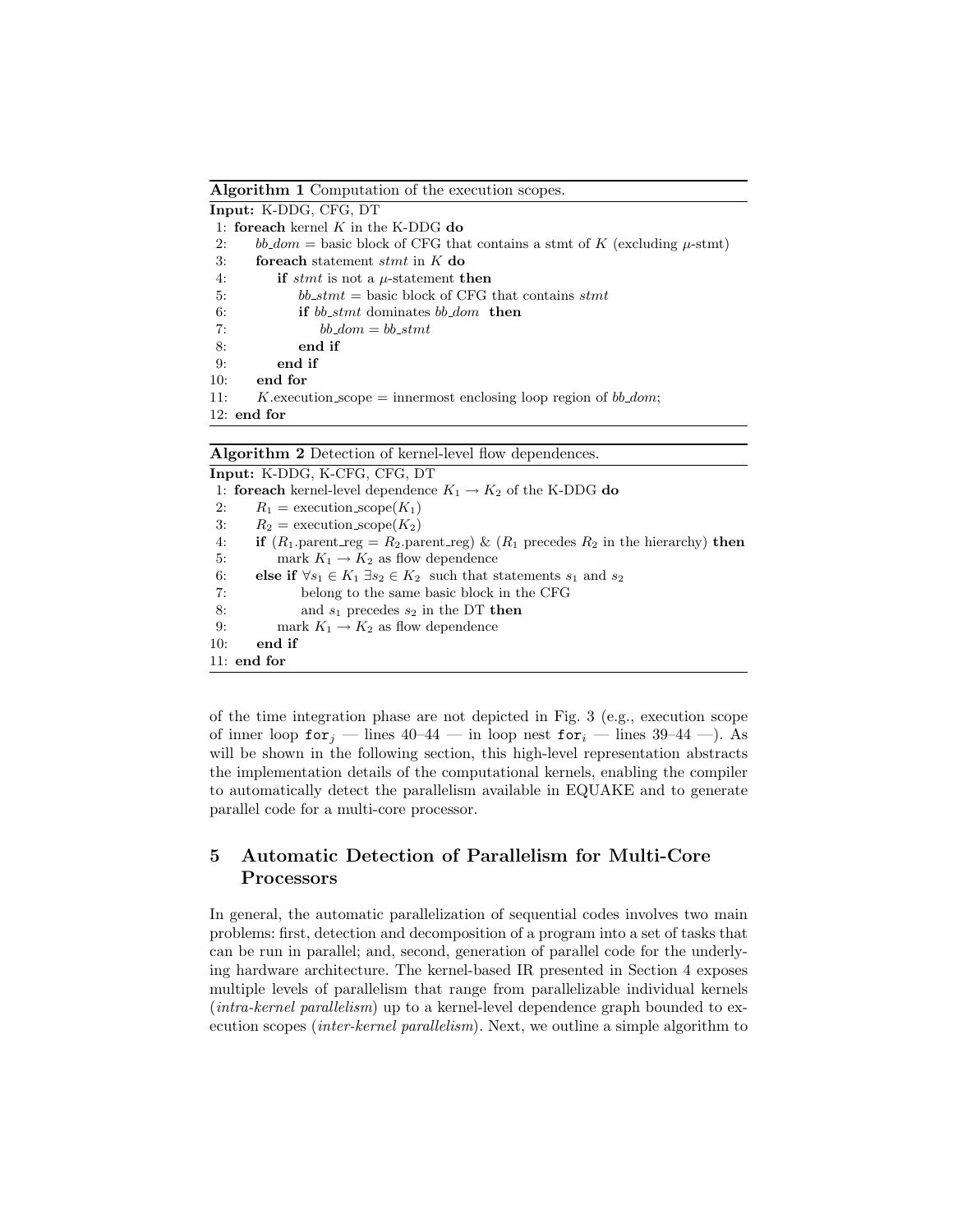Algorithm 3 Task decomposition for multi-core processors.

decompose a program into tasks using current (dual-, quad-, eight-core) multicore processors.

Algorithm 3 presents a pseudocode of the task decomposition strategy. The analysis focuses on those coarse-grain execution scopes where all the kernels are parallelizable, i.e, there exists a parallelizing code transformation targeted to each kernel [4, 6–9]. The types of kernels found in the K-CFG of EQUAKE are regular assignment, regular reduction and irregular reduction. Thus, all of these execution scopes are analyzed by the task decomposition algorithm.

The simulation phase contains two kernels that lead to the creation of two tasks: the first task corresponds to the execution of the kernels Me and M (see subgraph TASK1 in Figure 3); the second task involves kernels Me, Ce and C (see subgraph TASK2). If the target multi-core processor contains more than two cores, then intra-kernel parallelism is exploited by applying parallelizing transformations to the irregular reductions M and/or C as needed (see lines 9–10 in Algorithm 3). Note that, in general, this strategy replicates computations on different cores (see kernel Me belonging to TASK1 and TASK2 in Figure 3).

The time integration phase cannot be executed before the simulation phase finishes in order to prevent the violation of cross-boundary kernel-level dependences (appropriate synchronization is needed). The time integration phase is represented by six execution scopes, each containing one kernel. All of these six kernels are connected by one kernel-level flow dependence. As a result, these execution scopes are merged in order to expose a sequence of kernels to the compiler (see line 1 in Algorithm 3). Next, the kernel vel that lacks outgoing edges is transformed into parallel code in order to create as many tasks as needed. For illustrative purposes, assume that two tasks TASK3 and TASK4 are created (see Figure 3). Each task computes a subarray of vel. Thus, in order to minimize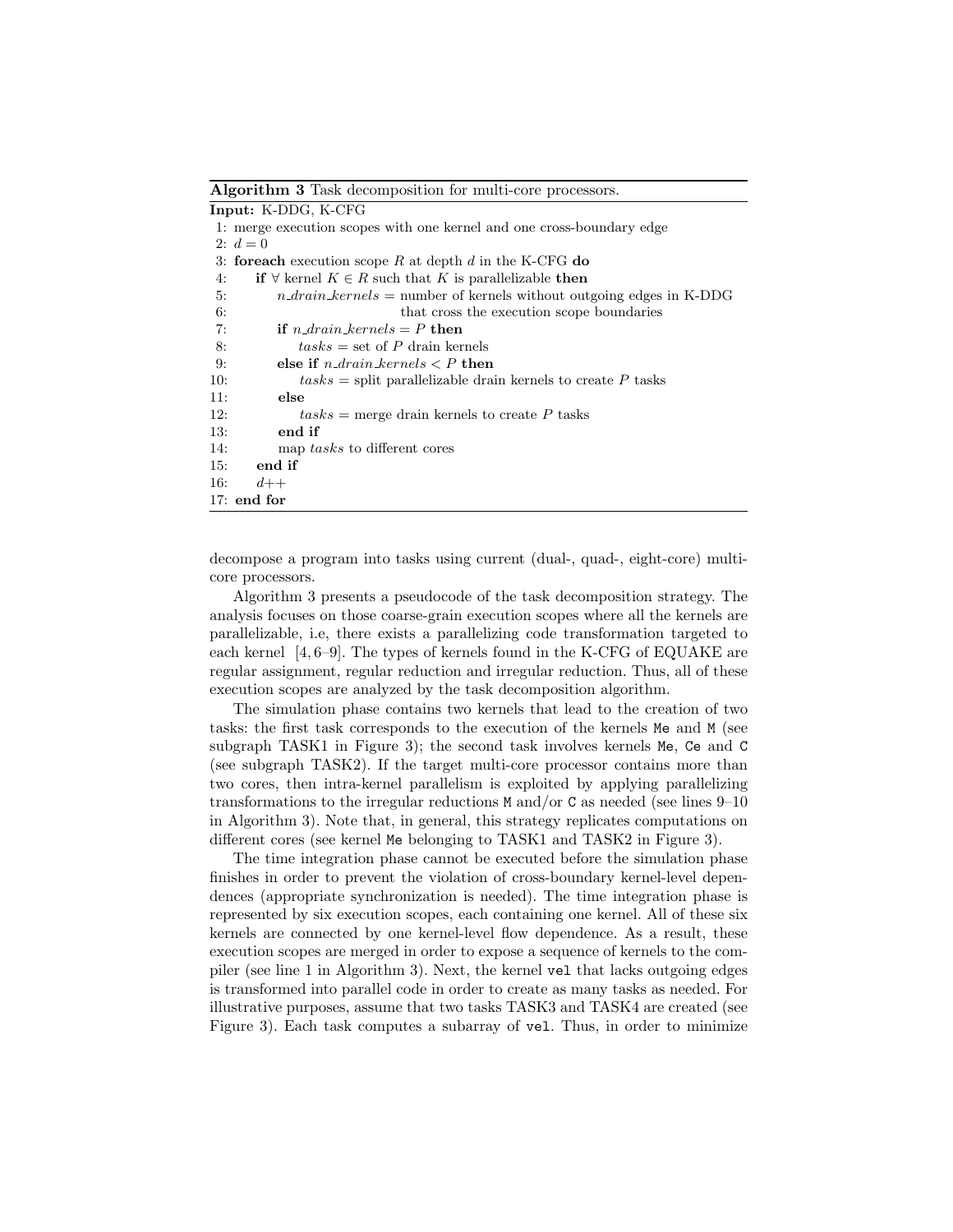communication and synchronization, they must be assigned the computation of the corresponding subarrays of disp. As a result, the tasks work in parallel with memory locations that do not overlap. Finally, note that kernels with irregular access patterns need to be transformed using an inspector-executor approach to avoid communication and synchronization between the cores.

Overall, the strategy outlined in this section enables the detection of parallelism within full-scale applications. The kernel-based IR (K-DDG and K-CFG) naturally reflects the structure of the source code and, thus, avoids the violation of the data dependences specified by the programmer.

#### 6 Conclusions and Future Work

This paper is a first step towards the definition of a kernel-based IR that exposes multiple levels of parallelism to the compiler. The new kernel-based IR is inspired by standard statement-based IRs used in current optimizing compilers. Thus, the K-DDG and the K-CFG are intended to provide a powerful framework for the development of new full-scale automatic parallelization techniques. The EQUAKE program of SPEC CPU2000 was used as case study to show the potential of this approach.

As future work we intend to improve the K-CFG construction algorithm and to run tests with well-known benchmark suites (e.g., SPEC, PERFECT). In addition, we will address the development of an algorithm for task decomposition that targets multi-core and many-core processors as well as GPU processors.

# References

- 1. Aho, A.V., Lam, M.S., Sethi, R., Ullman, J.D.: Compilers: Principles, Techniques and Tools. Addison-Wesley (2006)
- 2. Allen, R., Kennedy, K.: Optimizing Compilers for Modern Architectures: A Dependence-based Approach. Morgan Kaufmann (2001)
- 3. Arenaz, M., Amoedo, P., Touriño, J.: Efficiently Building the Gated Single Assignment Form in Codes with Pointers in Modern Optimizing Compilers. In: 14th International Euro-Par Conference (Euro-Par), Las Palmas de Gran Canaria, Spain. LNCS, vol. 5168, pp. 360–369. Springer (2008)
- 4. Arenaz, M., Touriño, J., Doallo, R.: Compiler Support for Parallel Code Generation through Kernel Recognition. In: 18th International Parallel and Distributed Processing Symposium (IPDPS), Santa Fe, NM, USA. IEEE Computer Society (2004)
- 5. Arenaz, M., Touriño, J., Doallo, R.: XARK: An eXtensible framework for Automatic Recognition of computational Kernels. ACM Trans. Program. Lang. Syst. 30(6) (2008)
- 6. Callahan, D.: Recognizing and Parallelizing Bounded Recurrences. In: 4th International Workshop on Languages and Compilers for Parallel Computing (LCPC), Santa Clara, CA, USA. LNCS, vol. 589, pp. 169–185. Springer (1991)
- 7. Lin, Y., Padua, D.A.: On the Automatic Parallelization of Sparse and Irregular Fortran Programs. In: 4th International Workshop on Languages, Compilers, and